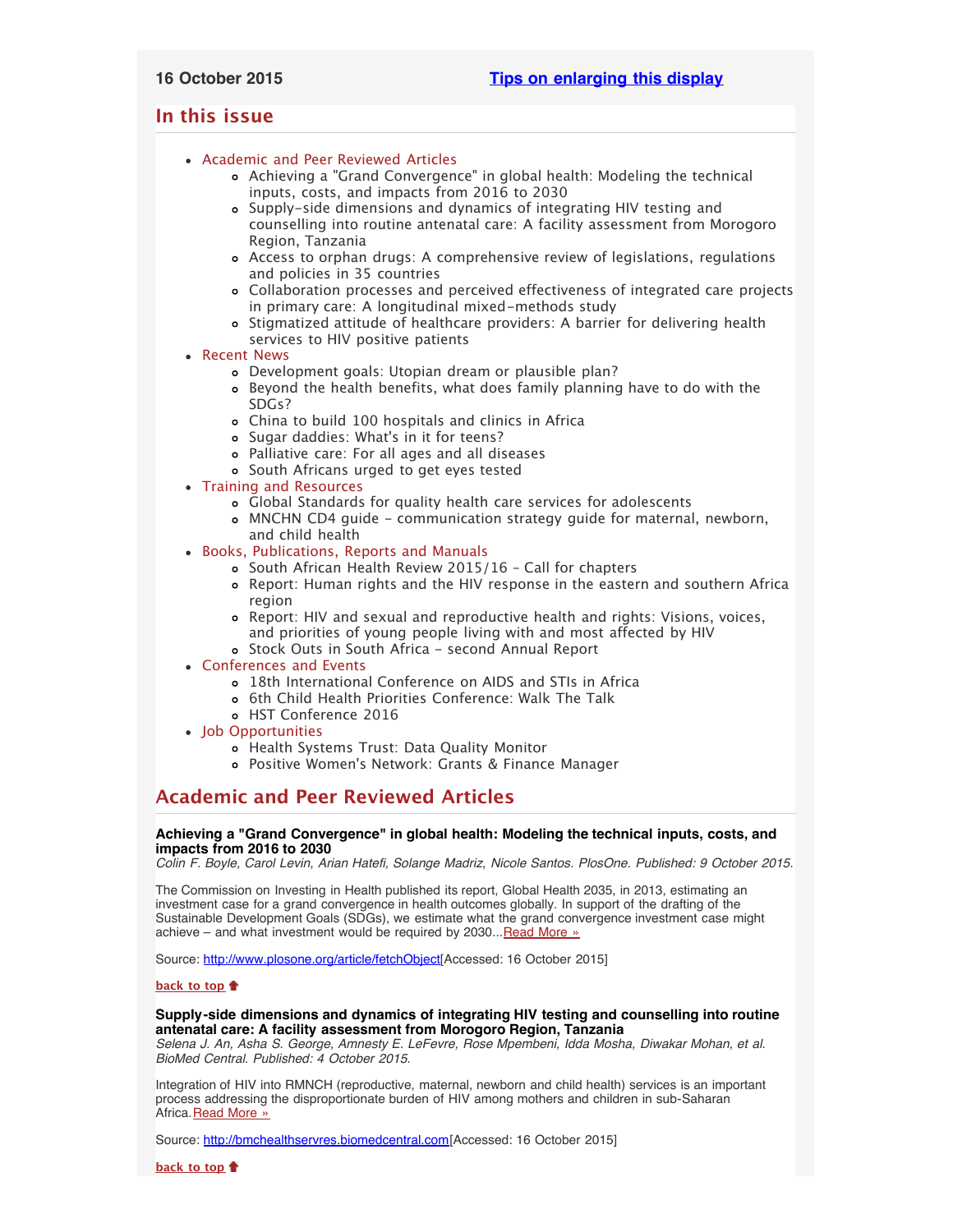#### <span id="page-1-0"></span>**Access to orphan drugs: A comprehensive review of legislations, regulations and policies in 35 countries**

*Todd Gammie, Christine Y. Lu, Zaheer Ud-Din Babar. PlosOne. Published: 9 October 2015.*

To review existing regulations and policies utilised by countries to enable patient access to orphan drugs. [Read](http://journals.plos.org/plosone/article?id=10.1371/journal.pone.0140002) [More »](http://journals.plos.org/plosone/article?id=10.1371/journal.pone.0140002)

Source: <http://journals.plos.org/plosone/article?id=10.1371/journal.pone.0140002>[Accessed: 16 October 2015]

#### **[back to top](#page-0-3)**

## <span id="page-1-1"></span>**Collaboration processes and perceived effectiveness of integrated care projects in primary care: A longitudinal mixed-methods study**

*Pim P. Valentijn, Dirk Ruwaard, Hubertus J M Vrijhoef, Antoinette de Bont, Rosa Y. Arends, Marc A. Bruijnzeels. BioMed Central. Published: 9 October 2015.*

Collaborative partnerships are considered an essential strategy for integrating local disjointed health and social services. Currently, little evidence is available on how integrated care arrangements between professionals and organisations are achieved through the evolution of collaboration processes over time.[Read More »](http://www.biomedcentral.com/1472-6963/15/463)

Source: [http://www.biomedcentral.com/1472-6963/15/463\[](http://www.biomedcentral.com/1472-6963/15/463)Accessed: 16 October 2015]

### **[back to top](#page-0-3)**

## <span id="page-1-2"></span>**Stigmatized attitude of healthcare providers: A barrier for delivering health services to HIV positive patients**

*Nooshin Zarei, Hassan Joulaei, Elahe Darabi, Mohammad Fararouei International Journal of Community Based Nursing and Midwifery. Published: October 2015.*

Despite the success of developed countries in preventing the spread of HIV/AIDS, the disease is expanding in developing countries where an unfavorable attitude exists among people, health professionals and employees. This study aimed to assess the stigmatized attitude among health care providers toward people living with HIV (PLWHA). [Read More »](http://www.ncbi.nlm.nih.gov/pmc/articles/PMC4591575/)

Source: [http://www.ncbi.nlm.nih.gov/pmc/articles/PMC4591575/ \[](http://www.ncbi.nlm.nih.gov/pmc/articles/PMC4591575/)Accessed: 16 October 2015]

**[back to top](#page-0-3)**

## <span id="page-1-3"></span>**Recent News**

#### <span id="page-1-4"></span>**Development goals: Utopian dream or plausible plan?**

*Health-e News. Published: 28 September 2015.*

For the next 15 years, the newly adopted Sustainable Development Goals will guide what donors fund and what countries push - and the world may just take a page from Africa's playbook as it pursue universal health coverage. [Read More »](http://www.hst.org.za/news/development-goals-utopian-dream-or-plausible-plan)

Source: [http://www.health-e.org.za/2015/09/28/sustainable-development-goals-utopian-dream-plausible](http://www.health-e.org.za/2015/09/28/sustainable-development-goals-utopian-dream-plausible-plan/)[plan/](http://www.health-e.org.za/2015/09/28/sustainable-development-goals-utopian-dream-plausible-plan/)[Accessed: 16 October 2015]

#### **[back to top](#page-0-3)**

## <span id="page-1-5"></span>**Beyond the health benefits, what does family planning have to do with the SDGs?**

*Knowledge for Health. Published: 28 September 2015.*

The international community is abuzz with excitement about the new global development agenda, the Sustainable Development Goals (SDGs). Officially being launched this month, the aims laid out are more ambitious and all-encompassing than ever before. [Read More »](http://www.hst.org.za/news/beyond-health-benefits-what-does-family-planning-have-do-sdgs)

Source: [https://www.k4health.org/blog/post/beyond-health-benefits-what-does-family-planning-have-do](https://www.k4health.org/blog/post/beyond-health-benefits-what-does-family-planning-have-do-sdgs)[sdgs](https://www.k4health.org/blog/post/beyond-health-benefits-what-does-family-planning-have-do-sdgs)[Accessed: 16 October 2015]

#### **[back to top](#page-0-3)**

#### <span id="page-1-6"></span>**China to build 100 hospitals and clinics in Africa**

*Mail & Guardian. Published: 7 October 2015.*

Chinese and African health ministers have adopted a declaration to increase access to facilities, medication, health workers and training in Africa. [Read More »](http://www.hst.org.za/news/china-build-100-hospitals-and-clinics-africa)

Source: [http://mg.co.za/article/2015-10-07-china-to-build-100-hospitals-and-clinics-in-africa\[](http://mg.co.za/article/2015-10-07-china-to-build-100-hospitals-and-clinics-in-africa)Accessed: 16 October 2015]

#### **[back to top](#page-0-3)**

#### <span id="page-1-7"></span>**Sugar daddies: What's in it for teens?**

*The Mercury. Published: 9 October 2015.*

Even where HIV knowledge is high, the benefits of relationships involving young women and 'sugar daddies' are seen by the women to outweigh the risks. So says a University of KwaZulu-Natal professor. Read More »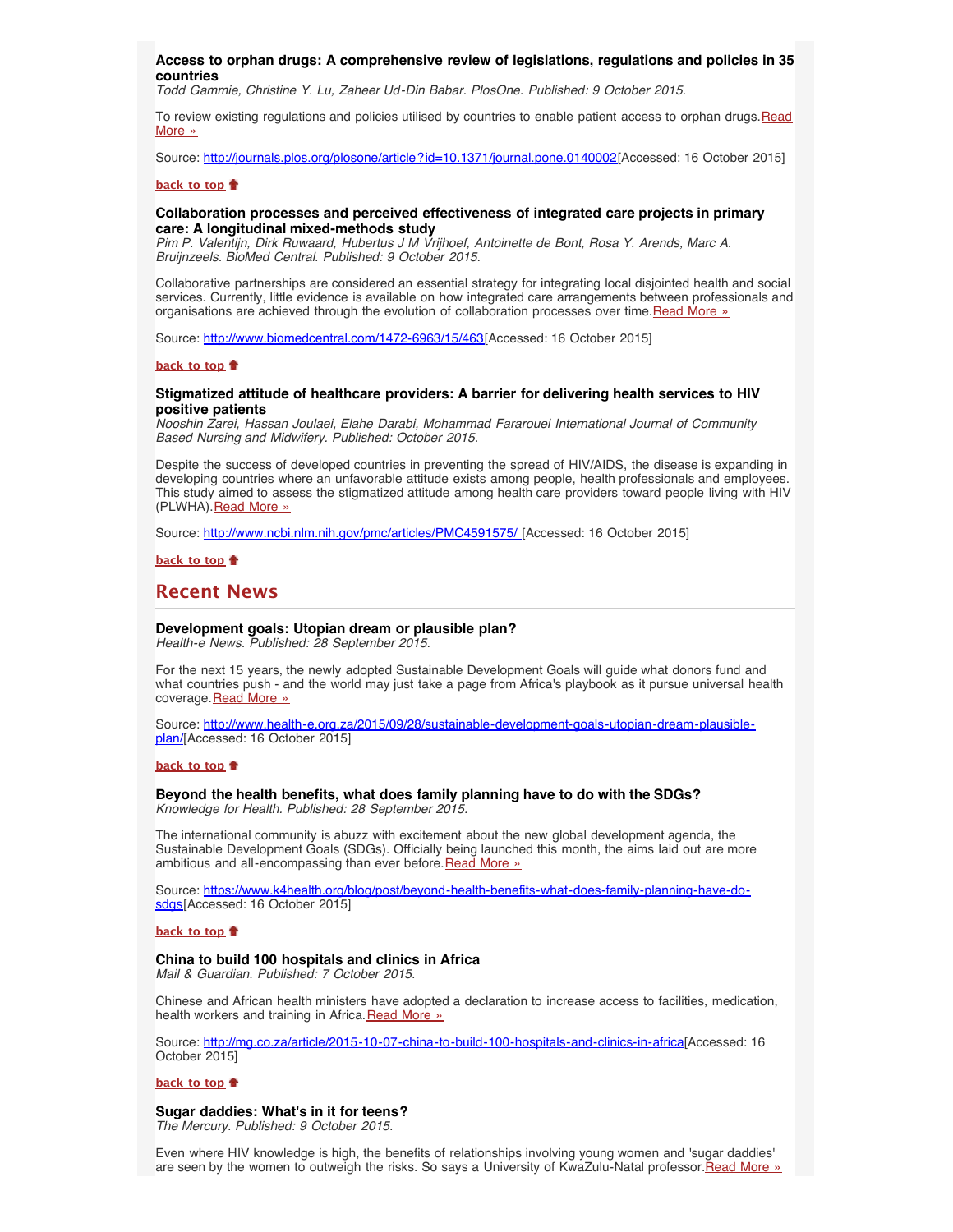Source: [http://www.iol.co.za/lifestyle/family/kids/sugar-daddies-what-s-in-it-for-teens-1.1928460\[](http://www.iol.co.za/lifestyle/family/kids/sugar-daddies-what-s-in-it-for-teens-1.1928460)Accessed: 16 October 2015]

## **[back to top](#page-0-3)**

# <span id="page-2-0"></span>**Palliative care: For all ages and all diseases**

*WHO. Published: October 2015.*

Twelve-year-old Godfrey was lonely, angry and depressed when he was admitted to hospital with heart failure and tuberculosis. Godfrey had been living with HIV since birth. His parents died long ago. [Read More »](http://www.hst.org.za/news/palliative-care-all-ages-and-all-diseases)

Source: [http://www.who.int/features/2015/south-africa-palliative-care/en/\[](http://www.who.int/features/2015/south-africa-palliative-care/en/)Accessed: 16 October 2015]

### **[back to top](#page-0-3)**

#### <span id="page-2-1"></span>**South Africans urged to get eyes tested**

*SABC News. Published: 8 October 2015.*

National Eye Care Awareness' Senior Optometrist Rudine Diedericks says eye tests are important in detection of diseases that could lead to blindness. [Read More »](http://www.hst.org.za/news/south-africans-urged-get-eyes-tested)

Source: [http://www.sabc.co.za/news/a/4f5c43004a2182b7b208fba53d9712f0/South-Africans-urged-to-get](http://www.sabc.co.za/news/a/4f5c43004a2182b7b208fba53d9712f0/South-Africans-urged-to-get-eyes-tested-20151008)[eyes-tested-20151008](http://www.sabc.co.za/news/a/4f5c43004a2182b7b208fba53d9712f0/South-Africans-urged-to-get-eyes-tested-20151008)[Accessed: 16 October 2015]

**[back to top](#page-0-3)**

# <span id="page-2-2"></span>**Training and Resources**

### <span id="page-2-3"></span>**Global Standards for quality health care services for adolescents**

*WHO. Published: October 2015.*

Global initiatives are urging countries to prioritize quality as a way of reinforcing human rights-based approaches to health. Yet evidence from both high- and low-income countries shows that services for adolescents are highly fragmented, poorly coordinated and uneven in quality. [Click Here»](http://www.who.int/maternal_child_adolescent/documents/global-standards-adolescent-care/en/)

#### **[back to top](#page-0-3)**

#### <span id="page-2-4"></span>**MNCHN CD4 Guide - Communication Strategy Guide for Maternal, Newborn, and Child Health** *UNICEF. Published: 1 June 2015.*

This Global Communication Strategy Development Guide for Maternal, Newborn, Child Health and Nutrition Programs Guide has been conceived as a step-by-step tool for MNCH program managers, program planners, and communication specialists to use when conceptualizing, writing, implementing and assessing their programs. [Click Here»](http://www.unicef.org/cbsc/index_65738.html#tabs-1)

#### **[back to top](#page-0-3)**

# <span id="page-2-5"></span>**Books, Publications, Reports and Manuals**

## <span id="page-2-6"></span>**South African Health Review 2015/16 – Call for chapters**

*Health Systems Trust*

The South African Health Review (SAHR), published annually by Health Systems Trust (HST) for 18 years, is an accredited peer-reviewed journal that is widely respected as an authoritative source of research, analysis and reflection on health systems. [Click Here»](http://www.hst.org.za/news/south-african-health-review-201516-call-chapters)

#### **[back to top](#page-0-3)**

#### <span id="page-2-7"></span>**Report: Human rights and the HIV response in the eastern and southern Africa region** *Health Economics and AIDS Research Division, University of KwaZulu-Natal. Published: 25 September 2015.*

A rapid assessment of human rights violations in the context of HIV, in the Eastern and Southern Africa region, and a review of current approaches to protecting and promoting human rights for an effective HIV response [Click Here»](http://www.heard.org.za/publications-post/human-rights-and-the-hiv-response-eastern-and-southern-africa-region/)

#### **[back to top](#page-0-3)**

## <span id="page-2-8"></span>**Report: HIV and sexual and reproductive health and rights: Visions, voices, and priorities of young people living with and most affected by HIV**

*Link Up. Published: September 2015.*

As the global community defines a new post-2015 development agenda, including the voices and visions of young people must be a priority. In this report, young people from around the world living with and most affected by HIV champion their vision for realizing and claiming their sexual and reproductive health and rights (SRHR) and setting their priorities for HIV and SRHR integration. [Click Here»](http://www.aidsalliance.org/assets/000/001/588/LinkUpVVP_original.pdf?1424964366)

#### **[back to top](#page-0-3)**

**Stock Outs in South Africa - second Annual Report**